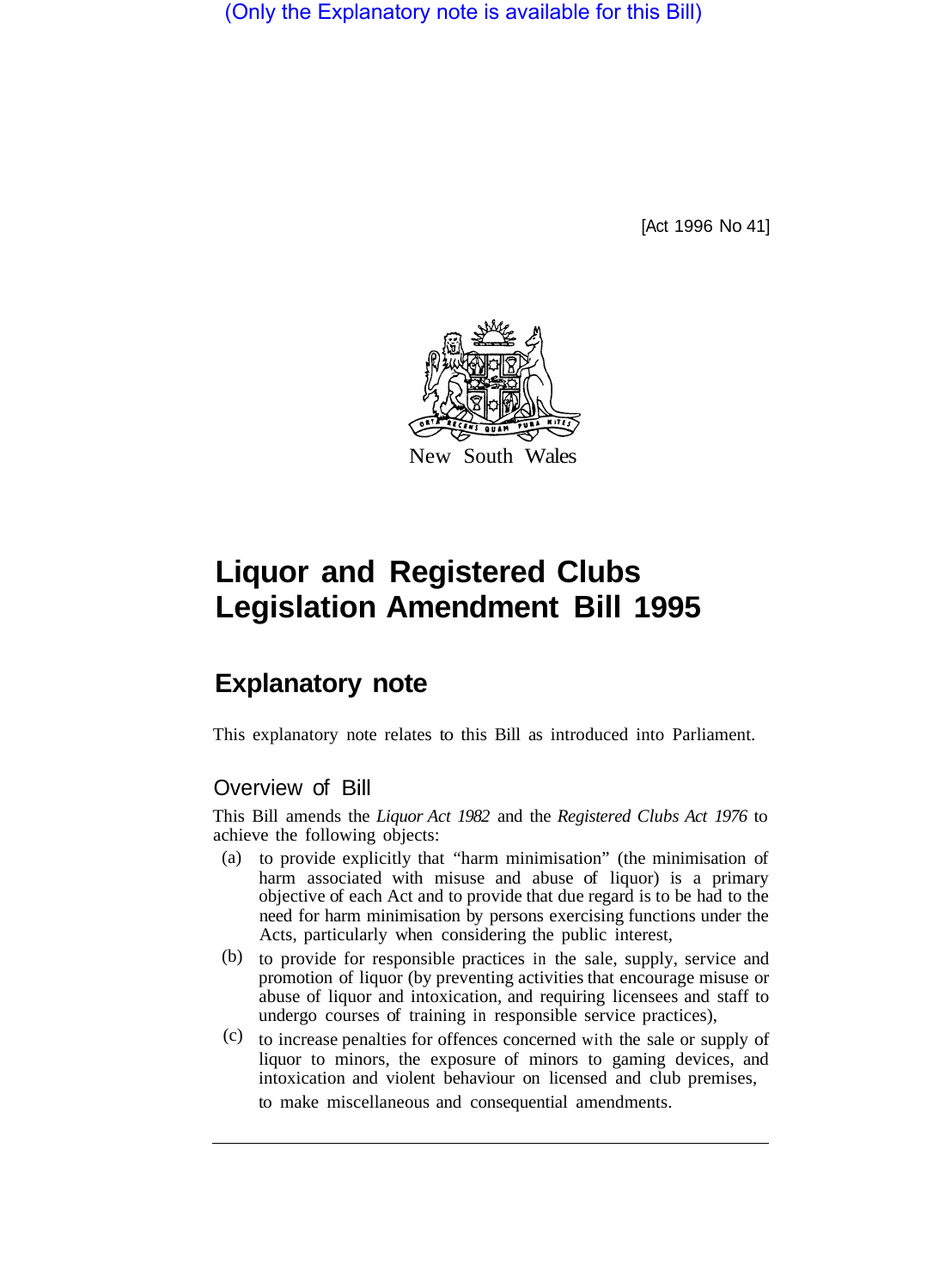Explanatory note

## Outline of provisions

**Clause 1** sets out the name (also called the short title) of the proposed Act.

**Clause 2** provides for the commencement of the proposed Act on a day or days to be proclaimed.

**Clause 3** gives effect to the amendments to the *Liquor Act 1982* as set out in Schedule 1.

**Clause 4** gives effect to the amendments to the *Registered Clubs Act 1976*  as set out in Schedule 2.

**Clause 5** amends the *Liquor Regulation 1983* to extend the training requirements that currently apply to applicants for a hotelier's licence to applicants for a motel licence.

#### **Amendments (Schedules 1 and 2)**

#### **Harm minimisation**

Both Acts are amended to provide that "harm minimisation" (the minimisation of harm associated with misuse and abuse of liquor) is a primary objective of each Act and to provide that persons having functions under the Acts (including the Licensing Court, the Liquor Administration Board, the Director of Liquor and Gaming and the Commissioner of Police) are required to have due regard to the need for harm minimisation when exercising those functions. In particular, due regard is to be had to the need for harm minimisation when considering the public interest. (See Schedules 1 [1] and 2 [1]

#### **Responsible practices in the sale, supply, service and promotion of liquor**

Both Acts are amended to provide for responsible practices in the sale, supply, service and promotion of liquor. The amendments will:

- (a) impose requirements for responsible service practices as a precondition to the grant of a liquor licence or club registration, or an extension of trading hours, (See Schedules 1 [10], [11], [12], [15], [21] and 2 [7])
- (b) allow the Licensing Court to impose conditions on liquor licences and club registrations to restrict activities (such as promotions) that could encourage misuse or abuse of liquor (such as binge drinking or excessive consumption), (See Schedules  $1 \, [8]$  and  $2 \, [8]$ )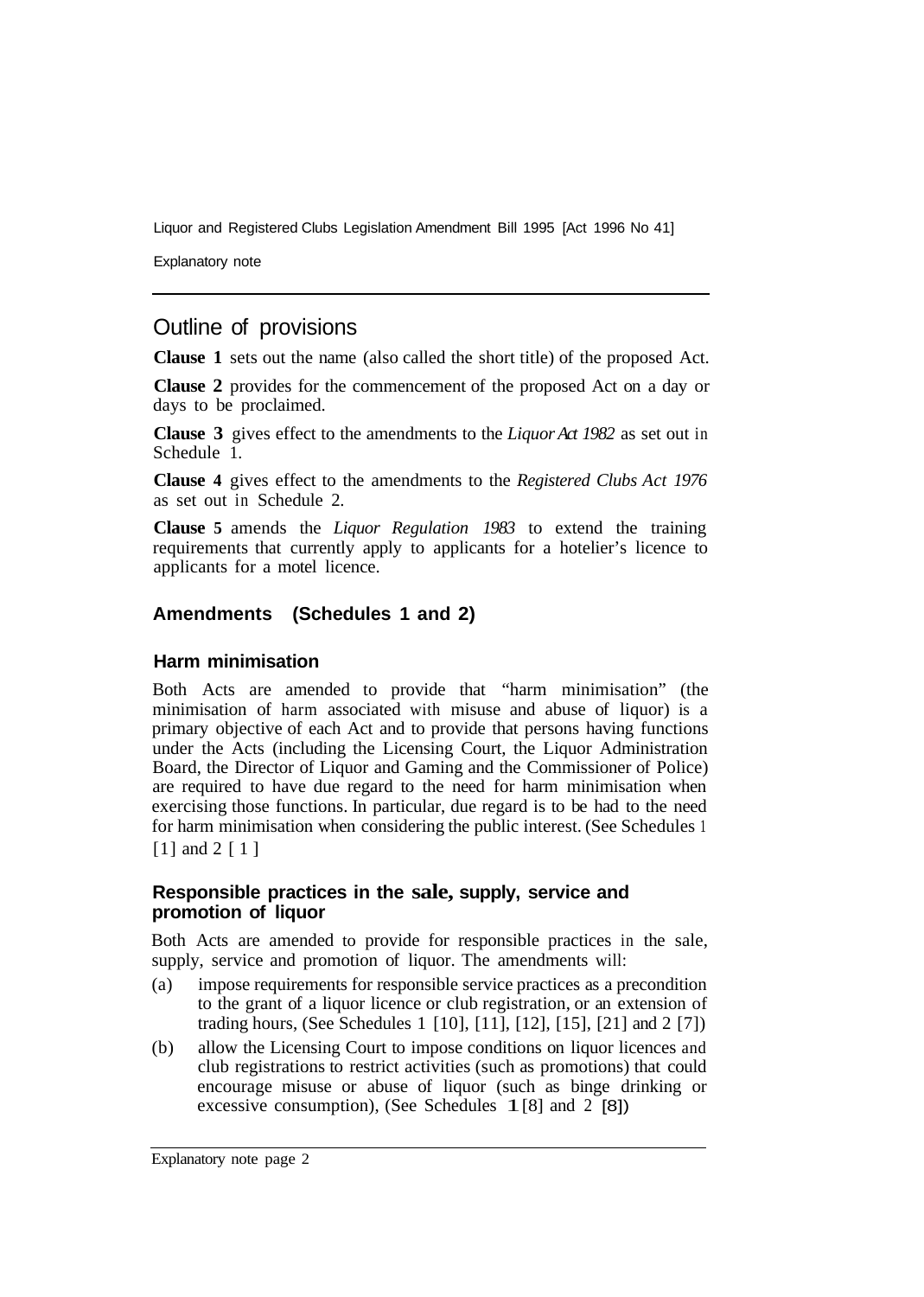Explanatory note

- (c) provide new grounds for complaint against licensed premises and registered clubs, based on irresponsible liquor promotions, frequent intoxication on the premises (this already applies to registered clubs), and violent behaviour, (See Schedules  $1$  [23], [31] and  $2$  [9], [11])
- (d) introduce a new regulation making power that will authorise the making of regulations requiring or encouraging the adoption of responsible practices in the sale, supply, service and promotion of liquor (such as regulations prohibiting or restricting promotions and other activities (including discounting and supply of free liquor) likely to result in binge drinking or excessive consumption, and requiring licensees, managers and staff to undergo courses of training in responsible service practices). (See Schedules 1 [7], [42] and 2 [8], [23])

#### **Increased penalties**

Penalties under both Acts for offences concerned with the sale or supply of liquor to minors and exposure of minors to gaming machines are increased. Penalties for licensees and staff are increased from 10 and 20 penalty units (\$1,000 and \$2,000) to 50 penalty units (\$5,000). Penalties for other adults are increased from 10 penalty units (\$1,000) to 20 penalty units (\$2,000). In addition, a new higher penalty of 100 penalty units (\$10,000) and/or 12 months imprisonment will be available in the case of the offence of supplying liquor to a minor where the offence is so serious as to warrant a higher penalty (as, for example, in the case of the supply of large amounts of liquor, supply of "hard" liquor, or supply to very young children). Penalties for minors are currently 5 penalty units (\$500) and are not increased. (See Schedules 1 [32]-[39] and 2 [24]-[30]) Penalties are also increased from 20 to 50 penalty units (\$2,000 to \$5,000) for the offences of permitting intoxication or violent behaviour, or selling liquor to intoxicated persons, on licensed premises or club premises. (See Schedules 1 [40], [41] and 2 [22])

#### **Miscellaneous and consequential amendments**

The following miscellaneous and consequential amendments are made:

(a) The *Liquor Act 1982* currently defines *beer* to include any fermented liquor made from sugar or saccharine matter. The amendments delete this inclusion from the definition (so as to prevent the unintended inclusion of some alcoholic fruit drinks) and replace it with an inclusion of any fermented liquor that is made from hops or that is held out to be beer. (See Schedule 1 [2])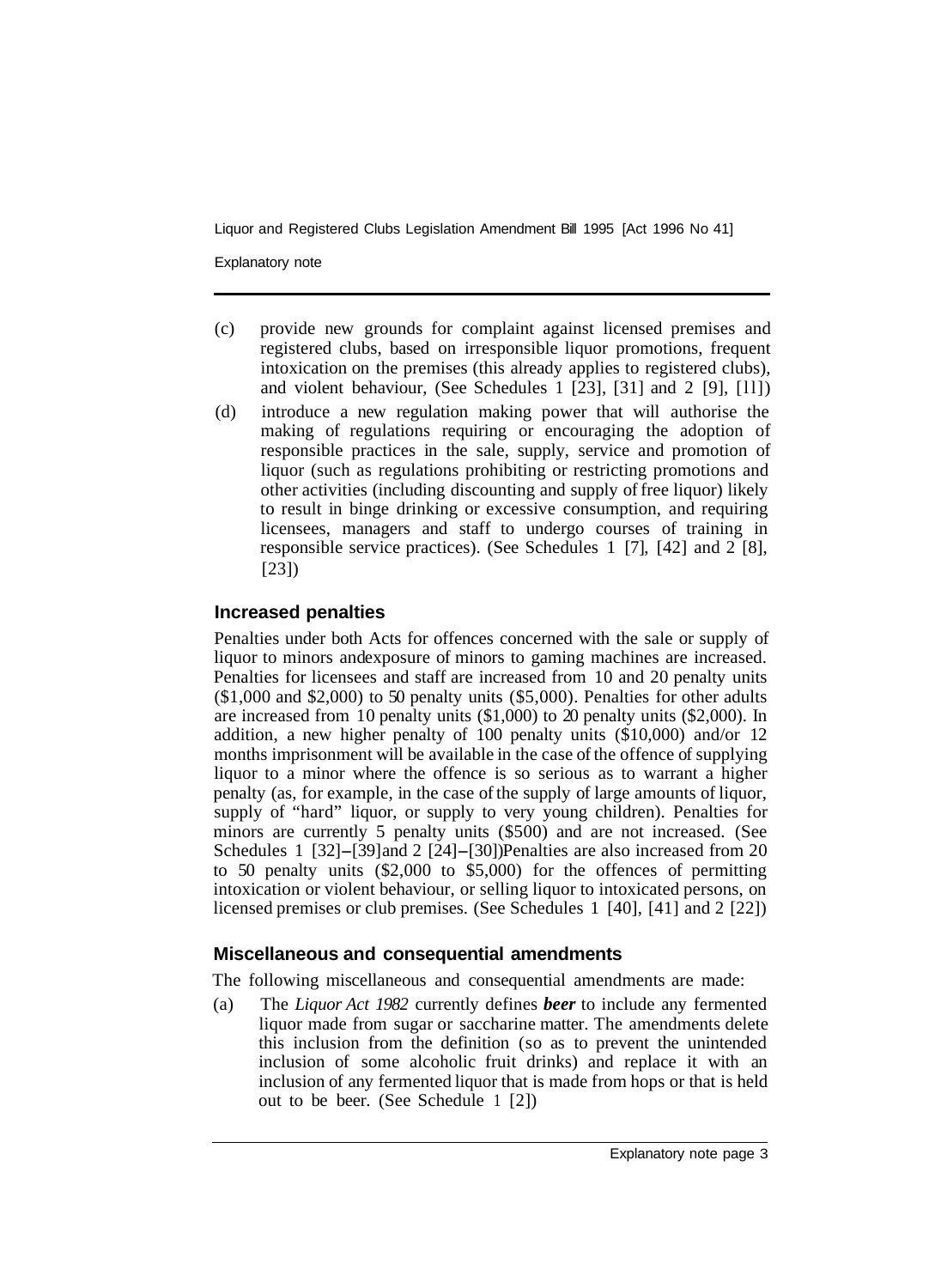- (b) An amendment is made to the definition of *premises* in the *Liquor Act 1982* to allow a tram car to be licensed under the Act for the sale of liquor. (See Schedule 1 [4])
- The *Liquor Act I982* currently allows the regulations to require an (c) applicant for any licence to attend a prescribed course of instruction. Another provision requires an applicant for a motel licence to comply with the same requirements as to attendance at a course of instruction as apply to an applicant for a hotel licence. These provisions are amended to delete the requirement that an applicant for a motel licence attend the same course as a hotel applicant, and to provide that the regulations may require an applicant for a licence to attend a course of instruction approved by the Liquor Administration Board (as an alternative to the regulations actually specifying a course). The regulations under the Act are also amended to provide that an applicant for a motel licence is required to complete an appropriate course of instruction. (See proposed clause 5 and Schedule 1 [6] and [44])
- Currently the *Liquor Act 1982* requires an applicant for a licence to keep the Registrar of the Licensing Court informed of any changes in circumstances affecting the application, pending a decision on that application. Those requirements are extended so that they also apply to an applicant for a transfer of a licence, pending the final disposal of the application. (See Schedule 1 [16] and [17]) (d)
- Currently the *Liquor Act 1982* allows the Liquor Administration Board (e) to recover any duty or penalty in respect of late payment of licence fee from the licensee. An amendment is made to allow the Board to also recover any such duty or penalty from any person who has a direct interest in the business being conducted pursuant to the licence. (See Schedule 1 [24])
- Under the *Liquor Act 1982* the boundaries of licensed premises in (f)respect of which there is an on-licence for a restaurant can be redefined to include an adjoining motel. An amendment increases the maximum fee for this redefinition so that it corresponds with the fee for the grant of an on-licence for premises that include a motel. This corrects an anomaly whereby the fee payable for a motel endorsement for an on-licence differed depending on whether the endorsement was granted at the same time as the on-licence application was granted or subsequently pursuant to a separate application. (See Schedule 1 [28])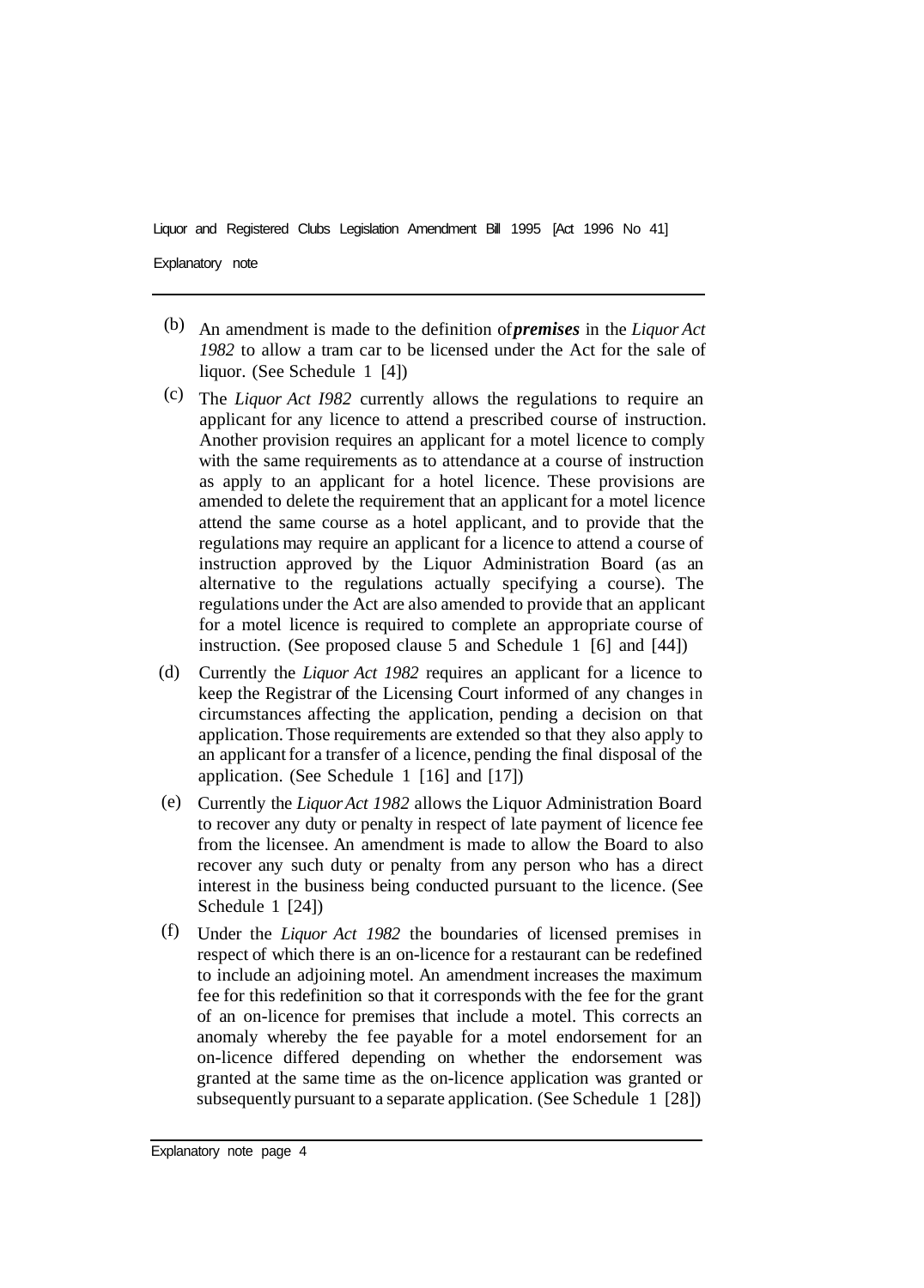- At present the *Liquor Act 1982* allows a person who holds a hotelier's (g) licence in respect of premises rented by him or her to deduct from the rent payable for the premises a proportion of the licence fee payable under the Act. This provision is amended to make it clear that a lessee is not entitled to deduct any proportion of the duty payable by the lessee on approved amusement devices. The amendment is consequential on amendments to the licence fee provisions made in 1994. Accordingly, the amendment is made to apply in respect of rent payable by a lessee on or after the commencement of those 1994 amendments. (See Schedule 1 [45] and [48])
- At present the holder of an approved amusement device dealer's (h) licence or a gaming-related licence is required to wear visible identification when servicing, repairing or maintaining an approved amusement device or poker machine on licensed or registered club premises. This requirement is clarified so that, if the licensee is a corporation, the requirement applies to any person who acts under the authority of the licence. (See Schedules 1 [46] and 2 [35])
- Both Acts prohibit the possession, keeping, use or operation of an (i) approved amusement device or poker machine except in certain circumstances. An exception allows the possession, keeping, use or operation of such a device or machine if it is being used for educational, cultural or promotional purposes. The amendments make it clear that such promotional purposes must relate to promotion of the device or machine itself, not other goods and services. (See Schedules 1 [47] and 2 [36])
- A provision in the *Registered Clubs Act 1976* relating to disclosure (j) under the *Corporations Law* by a director of a registered club of an interest in a contract proposed to be entered into by the club is amended to provide that disclosure is still required (even though the requirement under the *Corporations Law* now only applies to proprietary companies). (See Schedule 2 [20] and [21])
- Certain provisions of both Acts currently give local councils a role in (k)relation to applications, functions, authorities, complaints and variations of trading hours. Those provisions are amended to permit other development consent authorities to perform a similar role. (See Schedules 1 [3], [9], [20], [30] and 2 [2], [3], [9], [12], [13], [14], [16]–[19], [34])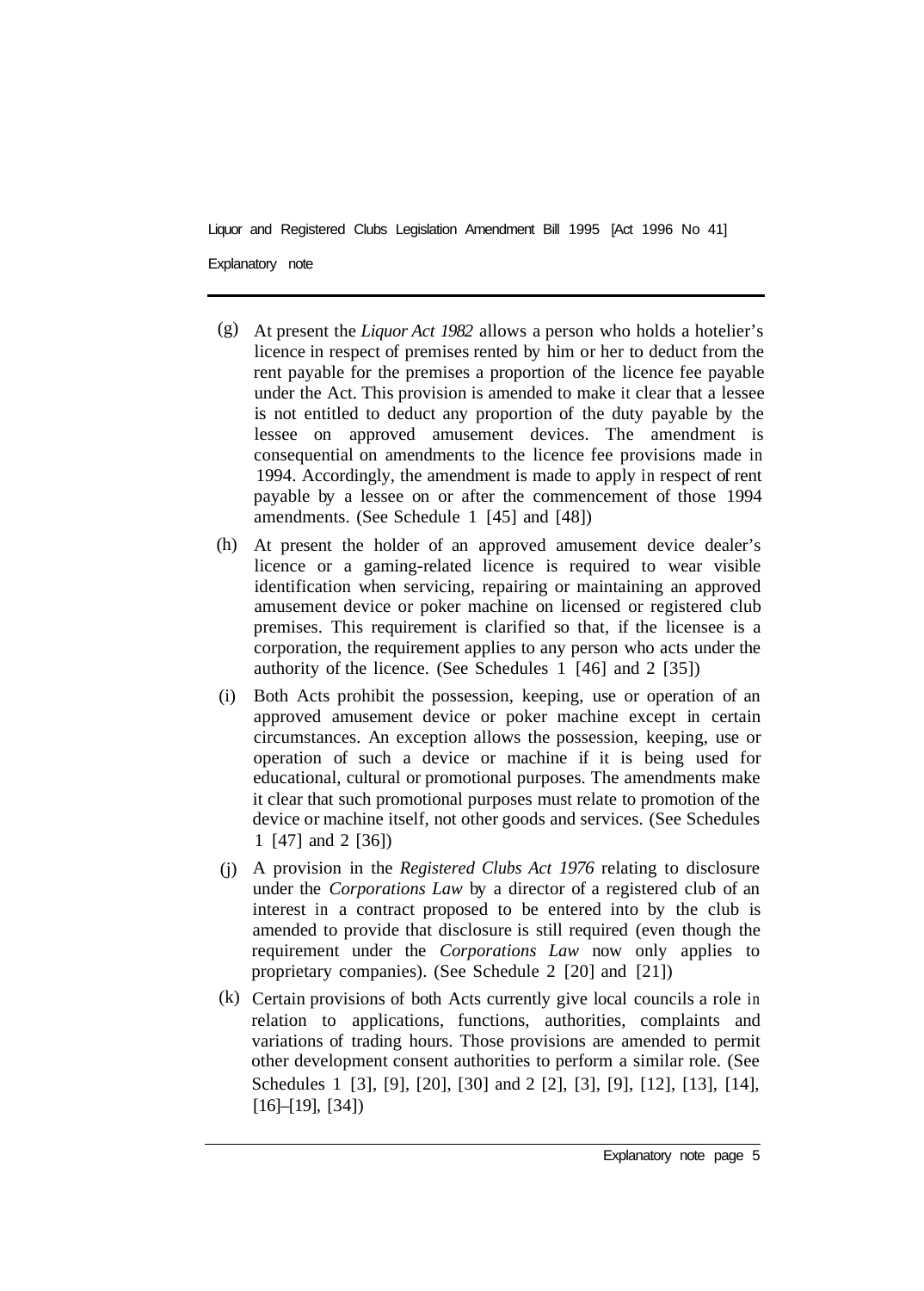- Under section 16 of the *Liquor Act 1982* as currently worded, the Licensing Court may award costs against parties to proceedings before the Court. The section is amended to enable the Court also to award costs against persons that have a direct interest in an applicant's liquor business or application. (See Schedule 1 [5]) (l)
- Section 35 of the *Liquor Act 1982* restricts the serving of liquor on a vessel that has an on-licence to when the vessel has left its berth (ie is on a cruise). The section is amended to provide that liquor may not be served while the vessel is moored during a cruise (after it has left its berth) if persons other than passengers or crew are permitted to board the vessel while it is moored. The section is also amended to clarify the prohibition on selling liquor while on a voyage in Sydney Harbour so that the prohibition applies only to public passenger services (public and private ferries). (See Schedule 1 [13] and [14]) (m)
- When a licensee is evicted from licensed premises or the owner of the premises is entitled to exclusive possession of them, an application for a licence in respect of the premises under section 42 of the *Liquor Act 1982* is currently not required to include details of persons that have an interest in the application or business. The section is amended to apply such a requirement to those applications. (See Schedule **1** [18] and [19]) (n)
- (o) In calculating for liquor licence fee purposes the price of beer sold by a licensee, the freight costs involved in transporting the beer from a brewery to a regional depot of the brewer are currently excluded (section 78A of the *Liquor Act I982* and section 4AA of the *Registered Clubs Act 1976).* Those sections are amended to make it clear that costs of transport from an interstate brewery to a regional (NSW) depot are also to be excluded from that calculation. (See Schedules 1 [25]-[27] and 2 [4]-[6])
- (p) Section 97 of the *Liquor Act 1982* and section 68 of the *Registered Clubs Act I976* refer to the service and maintenance of breath testing devices on licensed premises in accordance with the relevant Australian Standard. The provisions are amended to require the device to comply with the Standard (rather than by requiring its service or maintenance to be in accordance with the Standard). This is because the Standard refers to the characteristics of the device rather than its service or maintenance. (See Schedules 1 [29] and 2 [32])